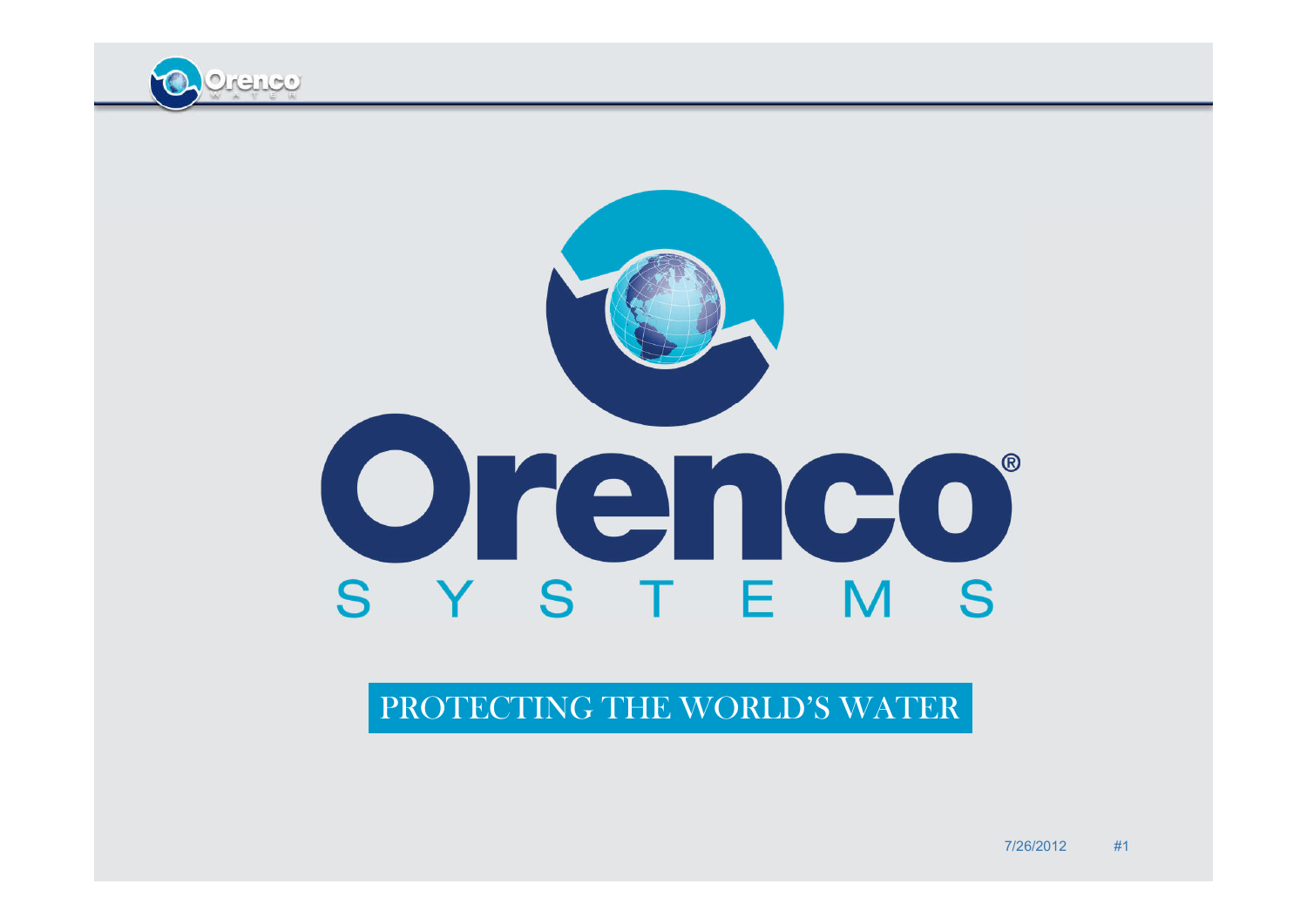## **Orenco Systems® – History & Background**

Founded in 1981

Cirenco

- Headquartered in Sutherlin, OR
- 3 Separate Divisions-Orenco Water, Controls & Composites
- Pioneers in Textile Packed Bed Filter Wastewater Treatment **Technology**
- Continual R&D Focus on Treatment & Materials Technology Targeting Next Level Nitrogen & Phosphorus Removal



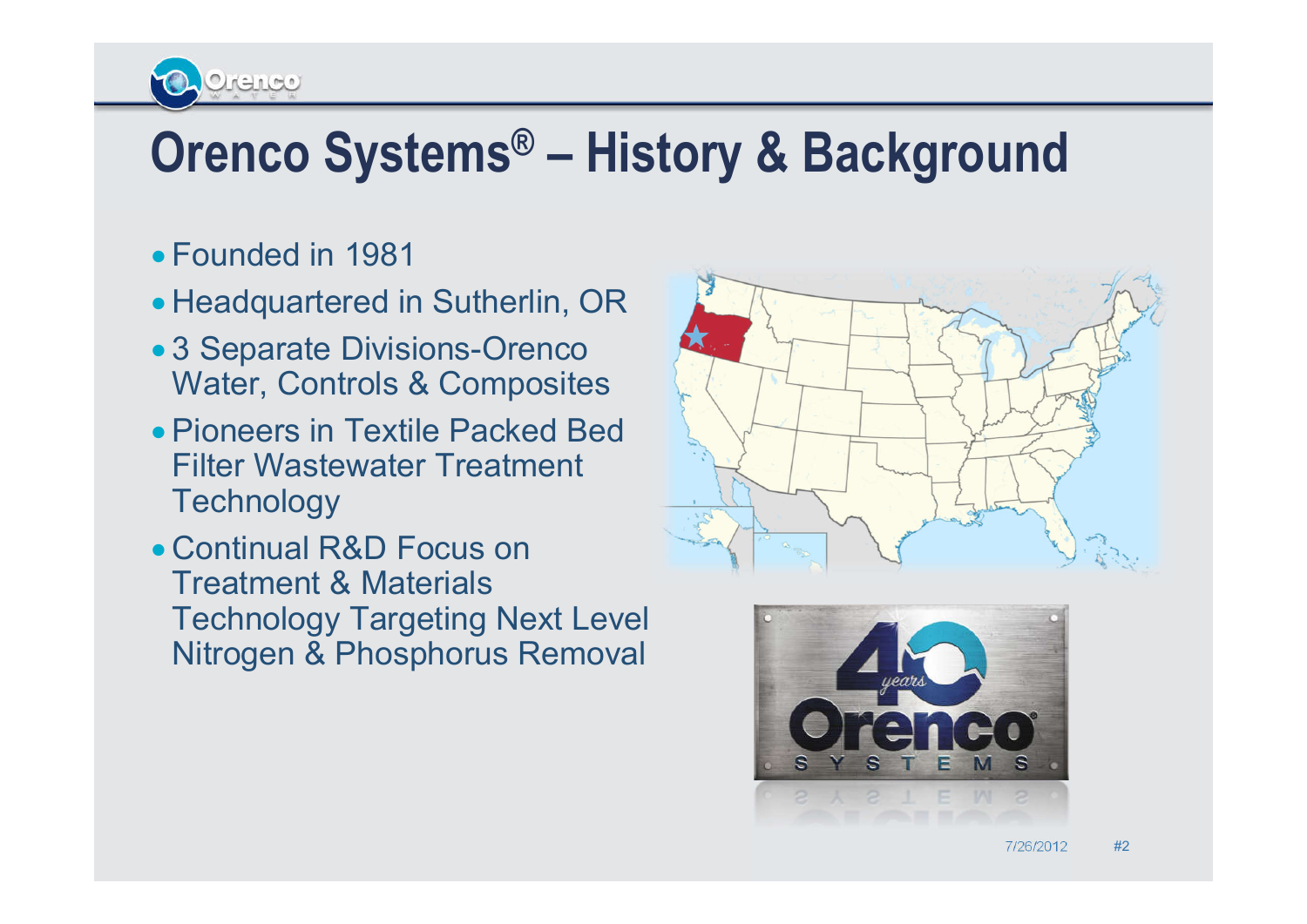

#### **Our Solutions …**







7/26/2012 #3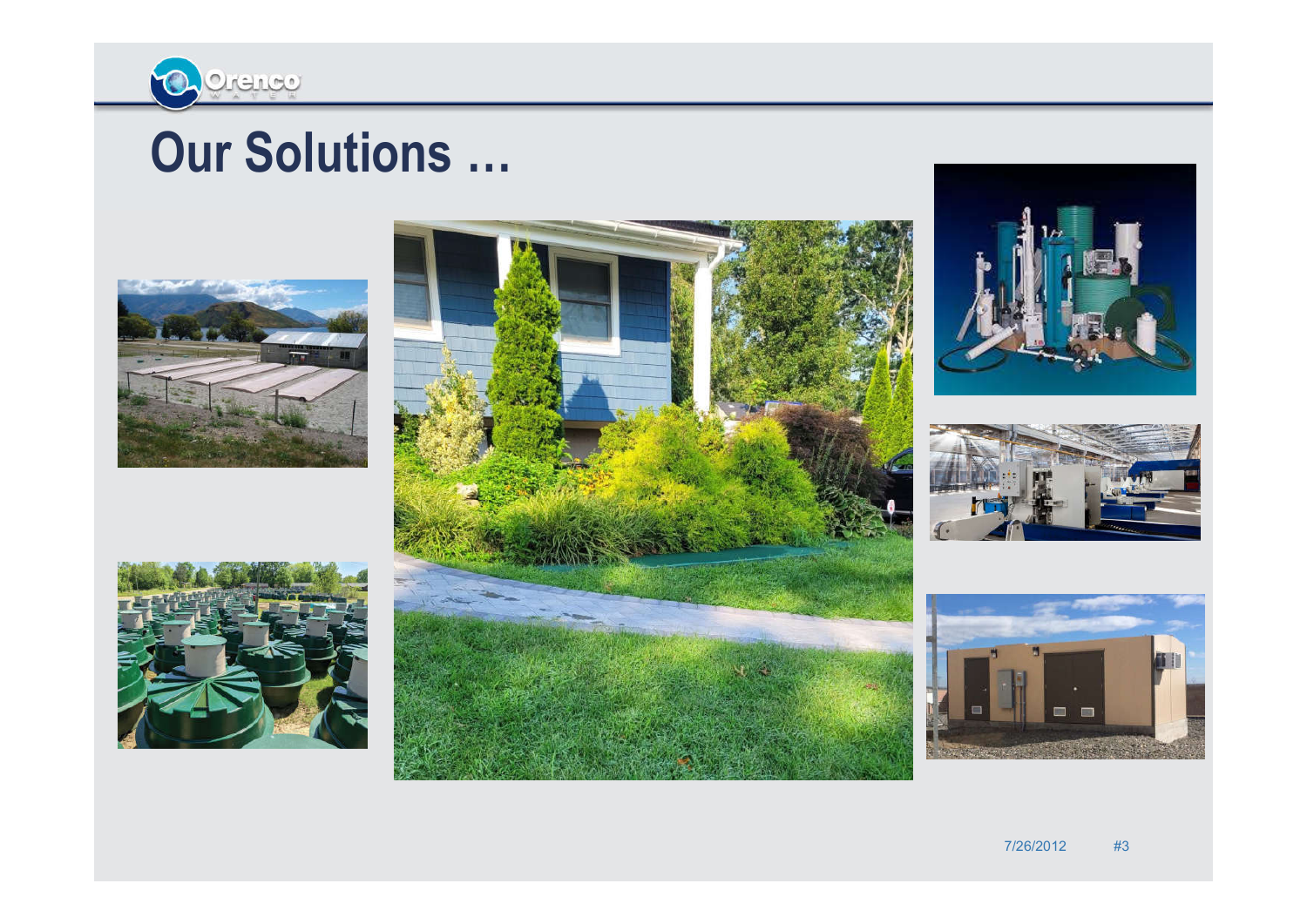#### **AdvanTex® Wastewater Treatment Systems**  *SUSTAINABLE SOLUTIONS*

- Advanced Secondary Treatment of Commercial, Residential and Municipal Wastewater
- Recirculating Packed Bed Filtration Technology Categorized as Non-Submerged "Fixed Film" Treatment
- More Than 10,000 Units Installed in the Northeast Since 2000 Consistently Delivering 18 mg/l TN
- Major Advantages Include:

 $JH1$ 

Orance

- Dependable, sustainable treatment
- Simple operation with easily adjustable controls
- Untreated effluent cannot pass through to final dispersal
- Low energy consumption (*less than 3kW / 1000 treated gallons*);
- **-** Low maintenance with minimal spare parts required
- Strong Dealer and Service Provider network in place
- Quiet and visually appealing
- Superior long-term cost of ownership savings!
- Backed by 40 years of industry experience



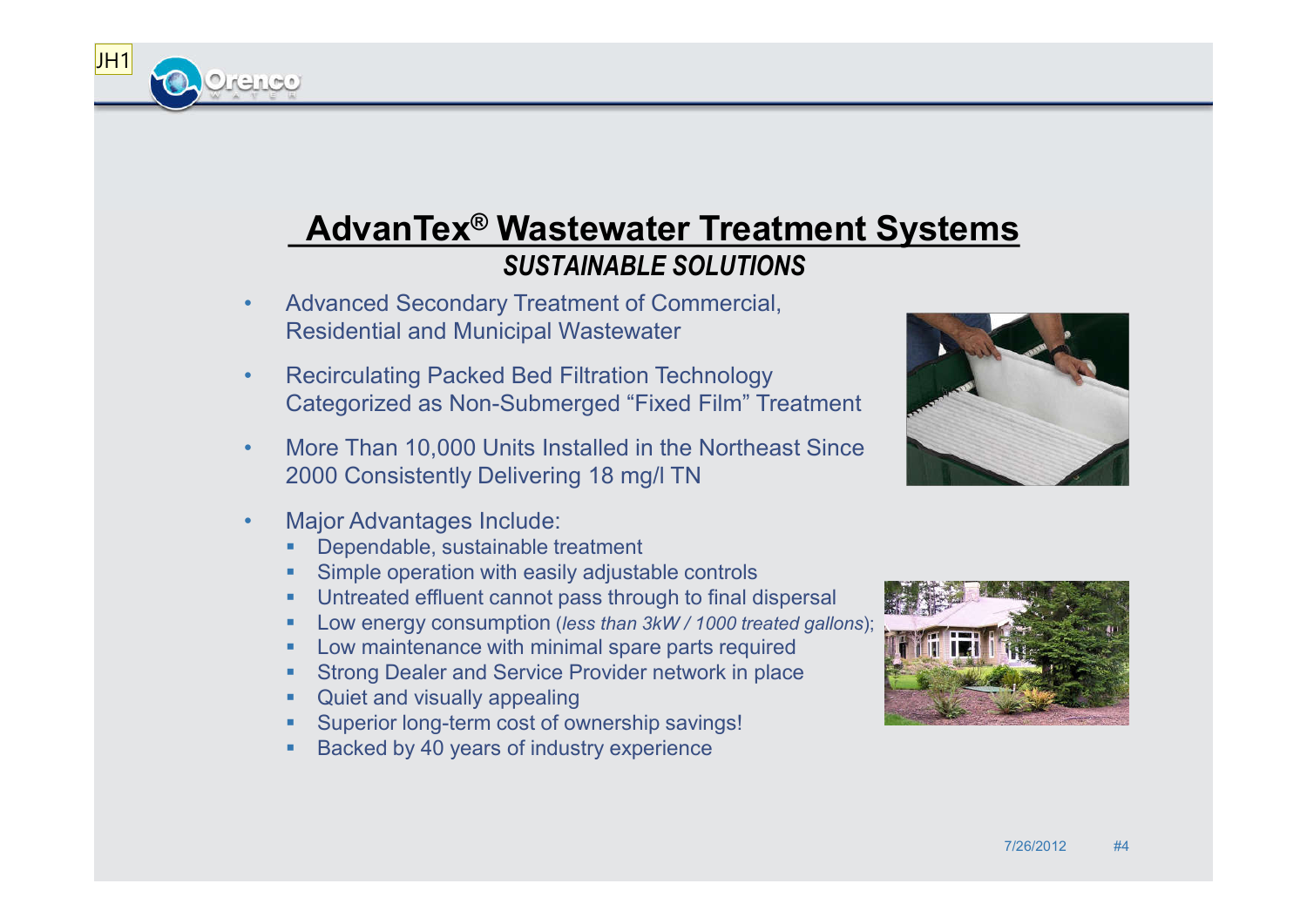

#### **ADVANTEX AX20 MODE 3**

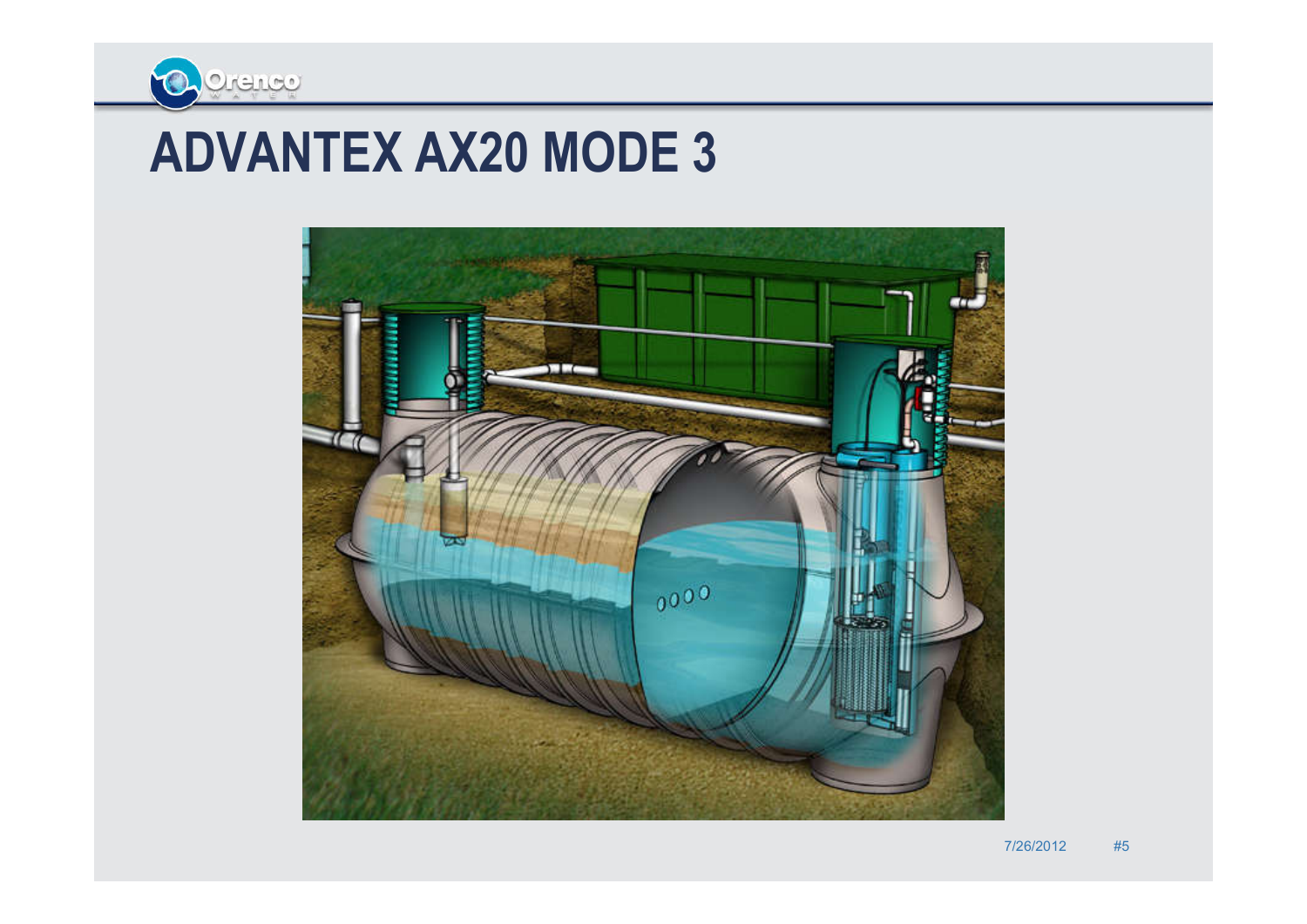

## **Orenco Controls Local Monitoring**

| 0                           |               |        |      | <b>BT-VCOM</b> |       |       |             |         |
|-----------------------------|---------------|--------|------|----------------|-------|-------|-------------|---------|
| <b>VeriComm<sup>®</sup></b> |               |        |      | ---<br>---     |       |       |             |         |
|                             |               |        |      |                |       |       |             |         |
|                             |               |        |      |                |       |       |             |         |
|                             | <b>Points</b> | Alarms | Logs | <b>Visual</b>  | Maint | Setup | Remote      |         |
| <b>Settings</b>             |               |        |      |                |       |       | Ĉ           | ><br><< |
| #                           | Point         |        |      |                | Value |       | Changeable? |         |
|                             |               |        |      |                |       |       |             |         |
| 1<br>$\overline{2}$         |               |        |      |                |       |       |             |         |
| 3<br>$\overline{a}$         |               |        |      |                |       |       |             |         |

- TCOM™
	- **Commercial systems**
	- **Local and remote connection**
	- **POTS or IP**
- Vericomm<sup>®</sup>
	- **Residential systems**
	- **Local connection**

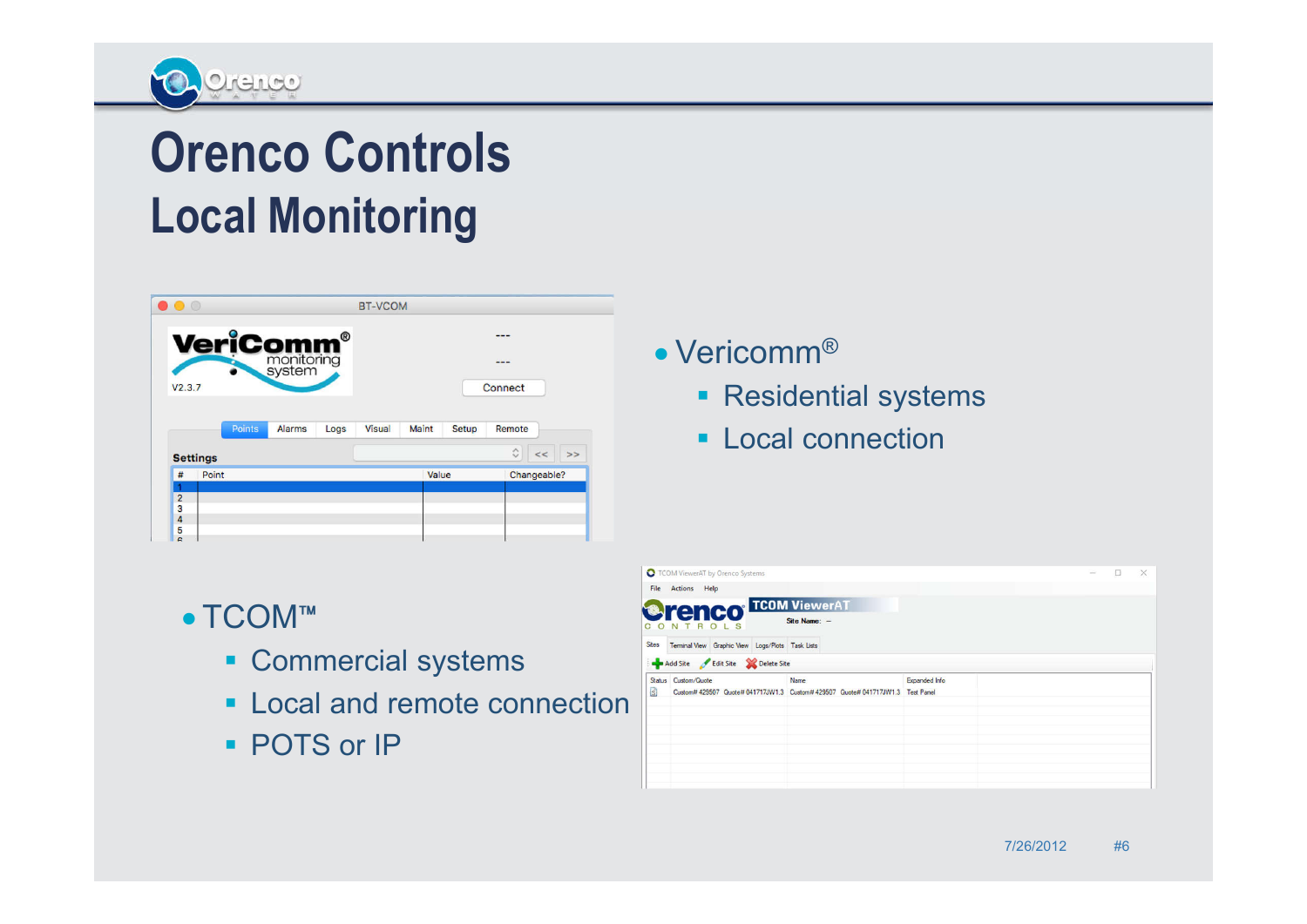## **Routine Maintenance Focuses On …**

Control panel

Ochence

- Pump system
- Processing tank
- Textile filter
- Miscellaneous

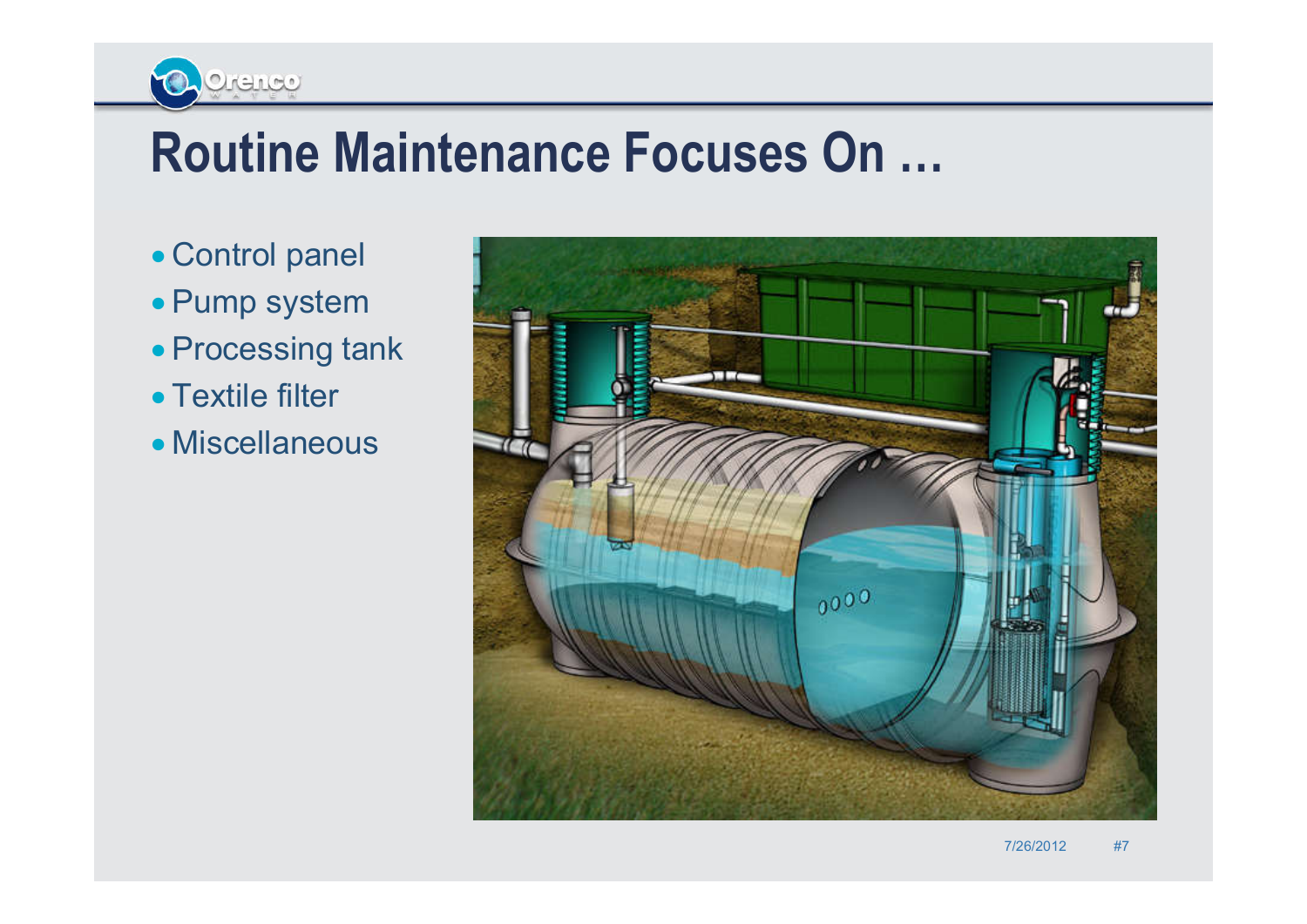

#### **Pumpout Interval (In Years)**

- Don't pump the tank unnecessarily
- Excessive pumping …
	- **Hinders digestion of solids**
	- **Increases maintenance** costs

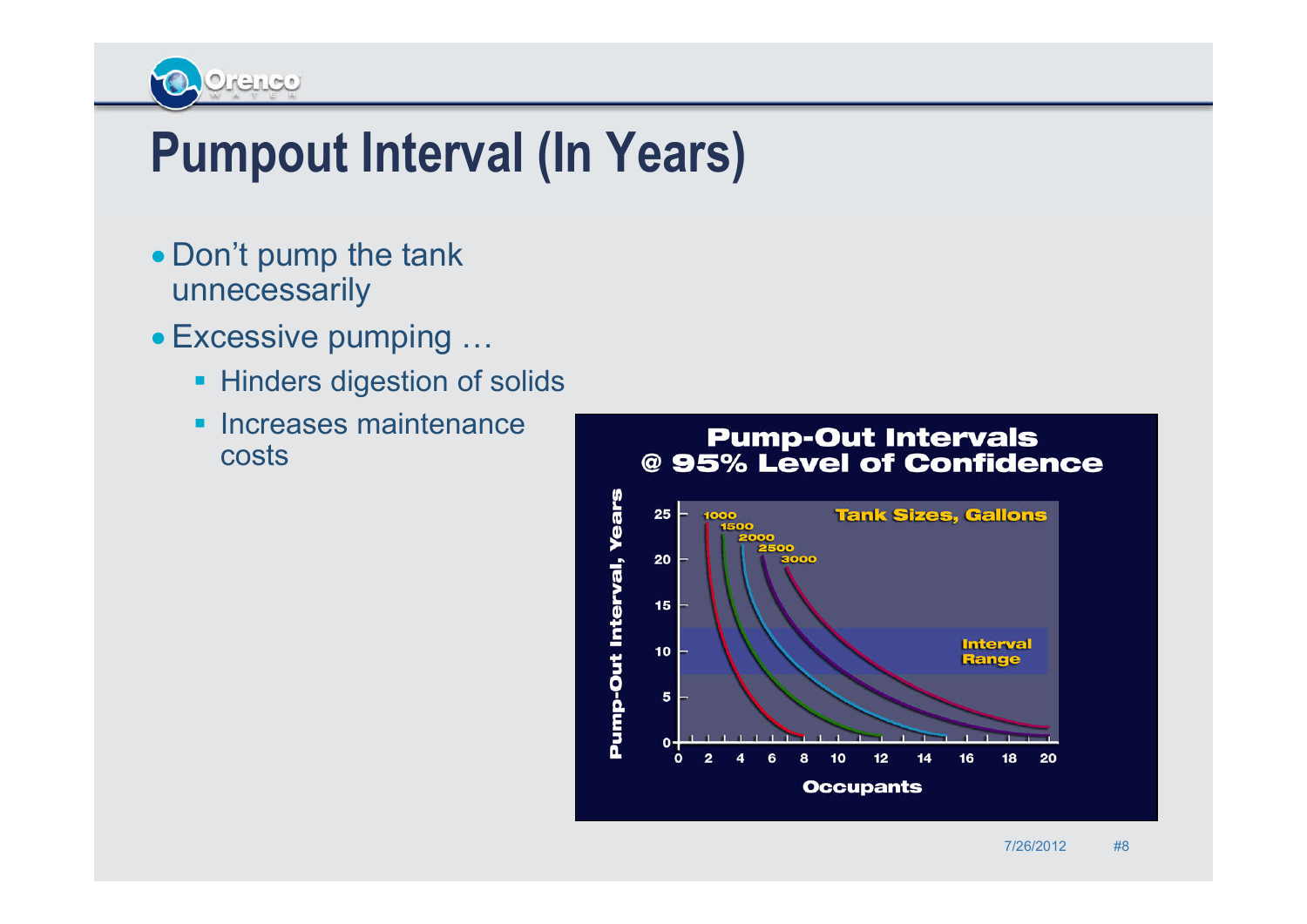## **AdvanTex® Treatment System Cost 20 Yrs**

- $\bullet$  4-Bedroom home, AX20 system installed  $\approx$  \$14,500
	- **Design flow of 440 gpd**

KANCO

- Annual O&M w/sampling ≈ \$2,000
- Annual O&M w/o sampling ≈ \$300
- $\bullet$  Tank Pump-outs 2  $\omega$  \$375  $\approx$  \$750
- Annual electric cost (.23¢/kwh) ≈ \$148
- $\bullet$  Cost of ownership (2022 dollars)  $\approx$  \$27,610
- Cost per kilo of nitrogen removed ≈ \$48.20